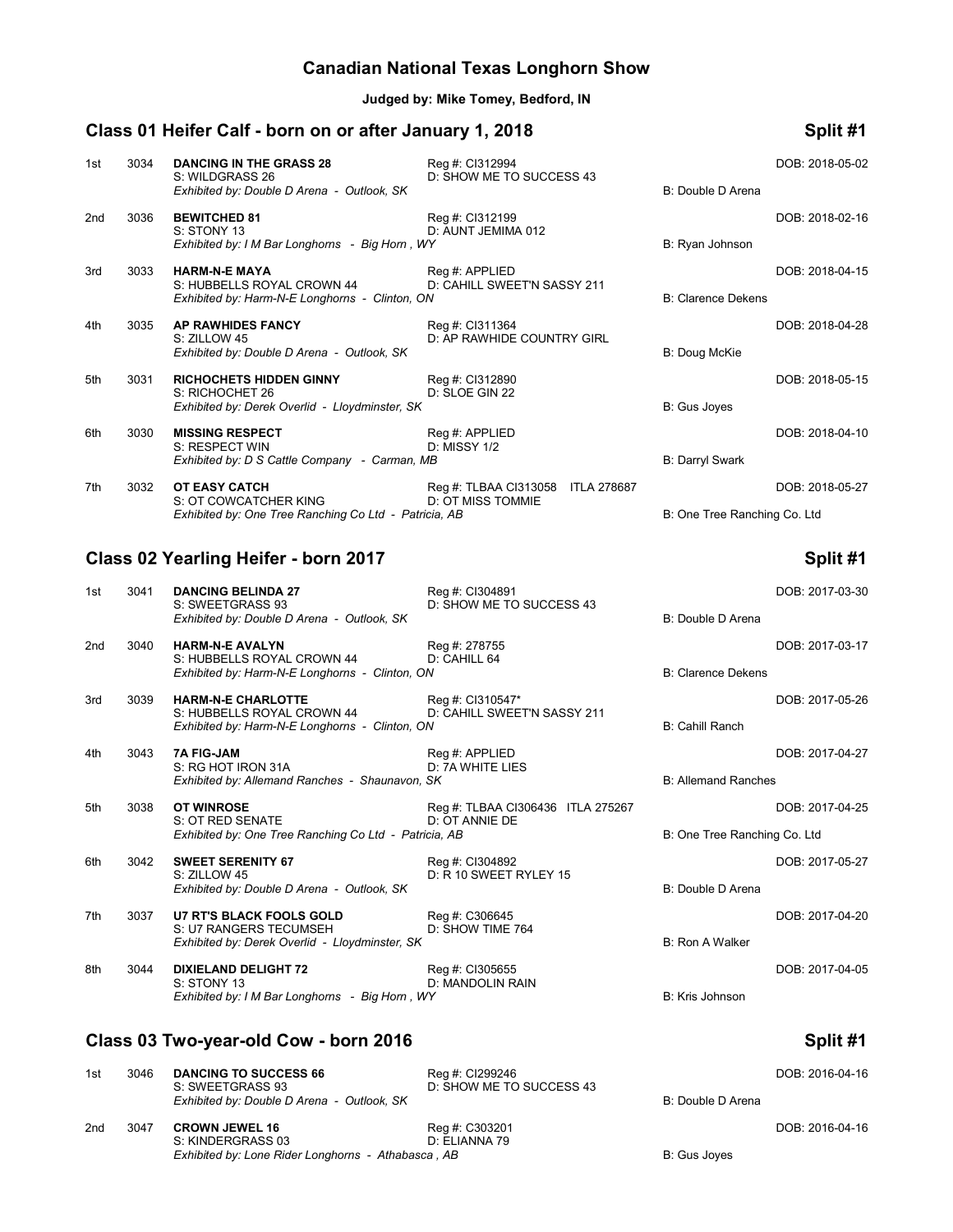|     |      | S: COWBOY CATCHIT CHEX<br>Exhibited by: Harm-N-E Longhorns - Clinton, ON                             | D: HUBBELLS HOUSTON MAID                       | <b>B: Mark Hubbell</b>     |                 |
|-----|------|------------------------------------------------------------------------------------------------------|------------------------------------------------|----------------------------|-----------------|
| 4th | 3049 | <b>WYO SILVER</b><br>S: STONY 13<br>Exhibited by: I M Bar Longhorns - Big Horn, WY                   | Reg #: CI299169<br>D: VIVIAN 01                | B: Toby Johnson            | DOB: 2016-03-23 |
| 5th | 3048 | <b>7A AIN'T MISBEHAVIN</b><br>S: KAZIAH 22<br>Exhibited by: Allemand Ranches - Shaunavon, SK         | Reg #: C1303738<br><b>D: MSW CHERRY BULLET</b> | <b>B: Allemand Ranches</b> | DOB: 2016-04-27 |
|     |      | Class 04 Three-year-old Cow - born 2015                                                              |                                                |                            | Split #1        |
| 1st | 3052 | <b>STEEL MAGNOLIA 52</b><br>S: STONY 13<br>Exhibited by: I M Bar Longhorns - Big Horn, WY            | Reg #: Cl294225<br>D: THE BASIN BEAUTY         | B: Toby Johnson            | DOB: 2015-04-02 |
| 2nd | 3050 | <b>HUBBELLS RIO GORGEOUS 5</b><br>S: JP RIO GRANDE<br>Exhibited by: Harm-N-E Longhorns - Clinton, ON | Reg #: CI299676*<br>D: DH GUNMAN'S LIL'SIS     | <b>B: Mark Hubbell</b>     | DOB: 2015-07-11 |
| 3rd | 3051 | <b>7A SOUTHERN WINE</b><br>S: JCR RED WIN<br>Exhibited by: Allemand Ranches - Shaunavon, SK          | Reg #: C1297746<br>D: 7A NO-CAN-DO             | <b>B: Allemand Ranches</b> | DOB: 2015-04-10 |

3rd 3045 **CAHILL'S MISS CATCHIT** Reg #: CI312278\* DOB: 2016-05-09

# **Class 05 Mature Female - born 2014 or earlier Split #1**

| 1st             | 3053 | <b>MISSY 1/2</b><br>S: SUPER BOWL<br>Exhibited by: D S Cattle Company - Carman, MB                   | Reg #: 270734<br><b>D: PARTING WAYS</b>     | <b>B: Darryl Swark</b>       | DOB: 2012-06-07 |
|-----------------|------|------------------------------------------------------------------------------------------------------|---------------------------------------------|------------------------------|-----------------|
| 2 <sub>nd</sub> | 3057 | <b>SHOW ME TO SUCCESS 43</b><br>S: SUNDANCE KID 2/1<br>Exhibited by: Double D Arena - Outlook, SK    | Reg #: Cl283528<br>D: NUTMEG 7/4            | B: Double D Arena            | DOB: 2013-03-27 |
| 3rd             | 3059 | <b>LLL GUNSMOKES RHYTHM</b><br>S: GUN SMOKE<br>Exhibited by: Allemand Ranches - Shaunavon, SK        | Reg #: C1262080<br><b>D: DYLAN'S RHYTUM</b> | B: Lazy L Longhorns          | DOB: 2008-07-30 |
| 4th             | 3061 | <b>SUNHAVEN CLASSY MAX</b><br>S: MAXIMUS ST<br>Exhibited by: I M Bar Longhorns - Big Horn, WY        | Reg #: CTI273442<br>D: ROYAN CLASS GAL      | B: Jay & Susan Wachter       | DOB: 2009-09-10 |
| 5th             | 3058 | <b>JCR MARTINI</b><br>S: SIR CRESTON<br>Exhibited by: Lone Rider Longhorns - Athabasca, AB           | Reg #: 239634<br>D: MI TIERRA               | <b>B: Mark Johnson</b>       | DOB: 2004-05-06 |
| 6th             | 3060 | <b>3K MAYBELLINE</b><br>S: SUPER BREEZE<br>Exhibited by: Dry Country Longhorn's - Consort, AB        | Reg #: C1295146<br>D: U7 RANGERS ELENA BELL | <b>B: Ron A Walker</b>       | DOB: 2014-04-09 |
| 7th             | 3054 | <b>OT MISS TOMMIE</b><br>S: JCR RED WIN<br>Exhibited by: One Tree Ranching Co Ltd - Patricia, AB     | Reg #: TLBAA CI288205<br>D: UNEASY          | B: One Tree Ranching Co. Ltd | DOB: 2013-06-12 |
| 8th             | 3055 | <b>OT WINNY</b><br>S: JCR RED WIN<br>Exhibited by: One Tree Ranching Co Ltd - Patricia, AB           | Reg #: Cl282167<br>D: U7 PRIME TIME LOREY   | B: One Tree Ranching Co. Ltd | DOB: 2012-05-14 |
|                 | 3056 | <b>HUBBELLS RIO GORGEOUS 5</b><br>S: JP RIO GRANDE<br>Exhibited by: Harm-N-E Longhorns - Clinton, ON | Reg #: CI299676*<br>D: DH GUNMAN'S LIL'SIS  | <b>B: Mark Hubbell</b>       | DOB: 2015-07-11 |
|                 |      |                                                                                                      |                                             |                              |                 |

# **Class 06 Grand Champion and Reserve Grand Champion Female**

| 1st             | 3053 | <b>MISSY 1/2</b><br>S: SUPER BOWL             | Reg #: 270734<br>D: PARTING WAYS            |                   | DOB: 2012-06-07 |
|-----------------|------|-----------------------------------------------|---------------------------------------------|-------------------|-----------------|
|                 |      | Exhibited by: D S Cattle Company - Carman, MB |                                             | B: Darryl Swark   |                 |
| 2 <sub>nd</sub> | 3041 | <b>DANCING BELINDA 27</b><br>S: SWEETGRASS 93 | Reg #: CI304891<br>D: SHOW ME TO SUCCESS 43 |                   | DOB: 2017-03-30 |
|                 |      | Exhibited by: Double D Arena - Outlook, SK    |                                             | B: Double D Arena |                 |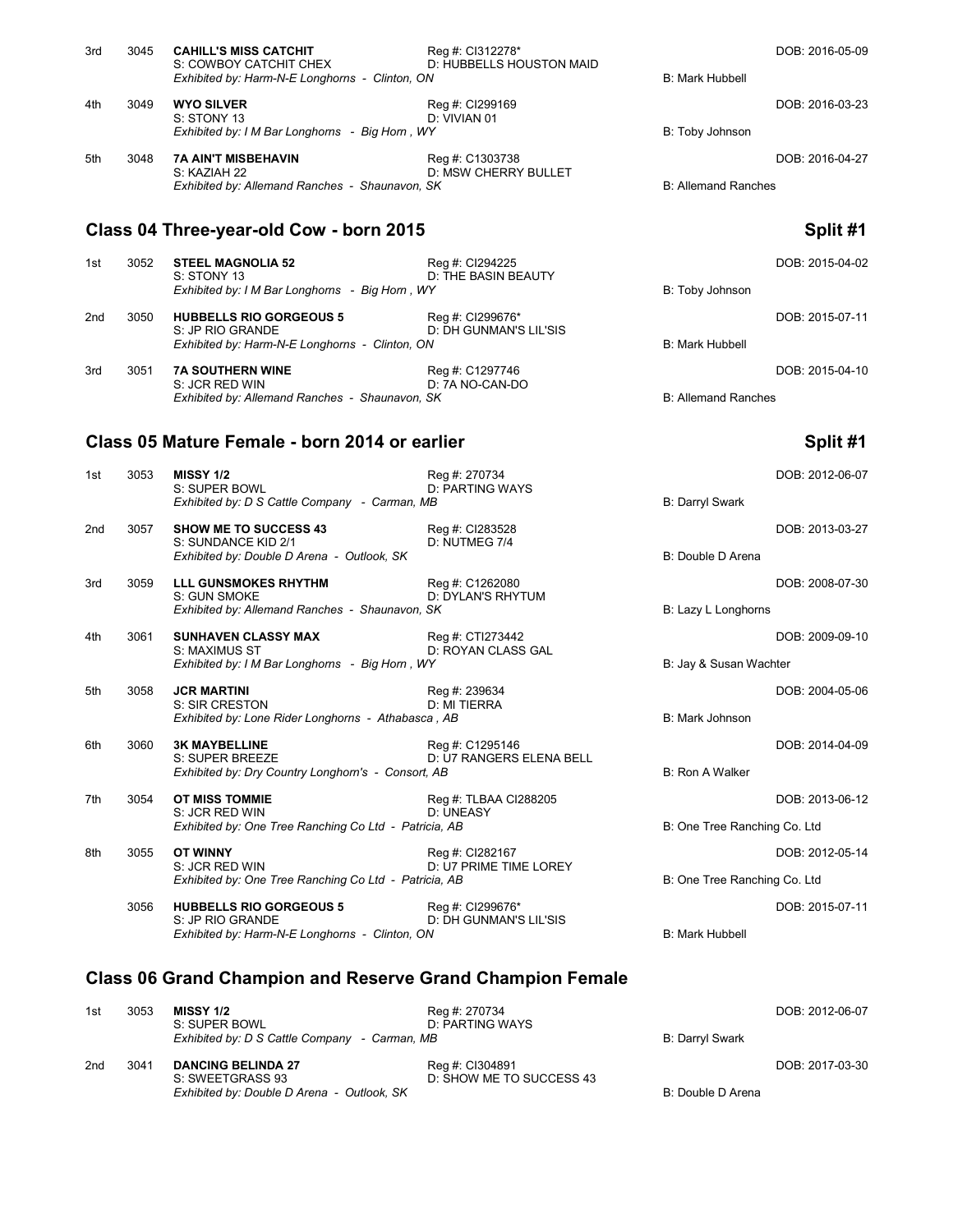### **Class 07 Bull calf - born on or after January 1, 2018 Split #1**

### 1st 3062 **WINNING MULANS RESPECT** Reg #: APPLIED<br>
8: RESPECT WIN D: MULANS JUMA *Exhibited by: D S Cattle Company - Carman, MB* B: Darryl Swark B: Darryl Swark 2nd 3063 **WILD PRAIRIE GRASS 48** Reg #: BI96342 DOB: 2018-05-23 DOB: 2018-05-23 S: WILDGRASS 26 D: KC PRAIRIE LILLY D: KC PRAIRIE LILLY *Exhibited by: Derek Overlid - Lloydminster, SK* B: Derek Overlid 3rd 3067 **JOHNNY REB 88** Reg #: BI96092 DOB: 2018-03-17 D: MANDOLIN RAIN *Exhibited by: I M Bar Longhorns - Big Horn , WY* B: Kris Johnson 4th 3064 **DIRTY DEREK 28** Reg #: BI96344 Reg +: BI96344 Reg +: DOB: 2018-05-19<br>S: GEMBA 86 BILY TECUMSEHS SHADOW CHEX D: U7 TECUMSEHS SHADOW CHEX *Exhibited by: Derek Overlid - Lloydminster, SK* B: Derek Overlid 5th 3065 **OT KING WIN** Reg #: TLBAA BI96408 ITLA 278688 DOB: 2018-05-07<br>S: OT COWCATCHER KING D: OT WINNY S: OT COWCATCHER KING **Exhibited by: One Tree Ranching Co Ltd - Patricia, AB B: Cone Tree Ranching Co. Ltd - Patricia, AB**

## **Class 08 Yearling Bull - born 2017 Split #1**

| 1st | 3069 | <b>HARMNE FROSTYS CROWN</b><br>S: HUBBELLS ROYAL CROWN 44                            | Reg #: BI96140*<br>D: HUBBELLS HOUSTON MAID     |                              | DOB: 2017-04-06 |
|-----|------|--------------------------------------------------------------------------------------|-------------------------------------------------|------------------------------|-----------------|
|     |      | Exhibited by: Harm-N-E Longhorns - Clinton, ON                                       |                                                 | B: Mark Hubbell              |                 |
| 2nd | 3071 | <b>FRANK'S REDHOT</b><br>S: AP VISION OF SENATOR                                     | Reg #: BI96038<br>D: PINK LADY                  |                              | DOB: 2017-04-29 |
|     |      | Exhibited by: Lone Rider Longhorns - Athabasca, AB<br>Additional Owner: Lyndon Joyes |                                                 | B: Double D Arena            |                 |
| 3rd | 3070 | <b>WINNING RIDE</b>                                                                  | Reg #: BI96039                                  |                              | DOB: 2017-05-21 |
|     |      | S: BTM RYDER PRIDE 50<br>Exhibited by: Lone Rider Longhorns - Athabasca, AB          | D: S.C. WINNING FIRE                            | B: Gus Joyes                 |                 |
| 4th | 3072 | <b>VICTOR 17</b>                                                                     | Reg #: BI96037                                  |                              | DOB: 2017-04-24 |
|     |      | S: KID TRAILS 24<br>Exhibited by: Lone Rider Longhorns - Athabasca, AB               | D: KC PRAIRIE TIME                              | <b>B: Brian Street</b>       |                 |
| 5th | 3068 | OT RED CAT<br>S: OT RED SENATE                                                       | Reg #: TLBAA BI96409 ITLA 278686<br>D: MSW DORA |                              | DOB: 2017-04-18 |
|     |      | Exhibited by: One Tree Ranching Co Ltd - Patricia, AB                                |                                                 | B: One Tree Ranching Co. Ltd |                 |

### **Class 09 Two-year-old Bull - born 2016 Split #1**

| 1st | 3073 | 7A KICKIN STONES                               | Reg #: B194044 | DOB: 2016-05-01     |
|-----|------|------------------------------------------------|----------------|---------------------|
|     |      | S: JCR RED WIN                                 | D: 7A SOPHIE   |                     |
|     |      | Exhibited by: Allemand Ranches - Shaunavon, SK |                | B: Allemand Ranches |

## **Class 10 Grand Champion and Reserve Grand Champion Bull**

| 1st | 3073 | <b>7A KICKIN STONES</b><br>S: JCR RED WIN       | Reg #: B194044<br>D: 7A SOPHIE   |                            | DOB: 2016-05-01 |
|-----|------|-------------------------------------------------|----------------------------------|----------------------------|-----------------|
|     |      | Exhibited by: Allemand Ranches - Shaunavon, SK  |                                  | <b>B: Allemand Ranches</b> |                 |
| 2nd | 3062 | <b>WINNING MULANS RESPECT</b><br>S: RESPECT WIN | Reg #: APPLIED<br>D: MULANS JUMA |                            | DOB: 2018-05-12 |
|     |      | Exhibited by: D S Cattle Company - Carman, MB   |                                  | <b>B: Darryl Swark</b>     |                 |

## **Class 12 Senior Steer - born 2013 and earlier Split #1**

| 1st | 3074 BN JIM REEVES                             | Rea #: SI62631            |               | DOB: 2010-04-01 |
|-----|------------------------------------------------|---------------------------|---------------|-----------------|
|     | S: BN STORM                                    | D: SH REVPECT SIZZLE 77/6 |               |                 |
|     | Exhibited by: I M Bar Longhorns - Big Horn, WY |                           | B: Bob Mattet |                 |

## **Class 13 Grand Champion and Reserve Grand Champion Steer**

| 1st | 3074 | <b>BN JIM REEVES</b>                           | Rea #: SI62631            |               | DOB: 2010-04-01 |
|-----|------|------------------------------------------------|---------------------------|---------------|-----------------|
|     |      | S: BN STORM                                    | D: SH REVPECT SIZZLE 77/6 |               |                 |
|     |      | Exhibited by: I M Bar Longhorns - Big Horn, WY |                           | B: Bob Mattet |                 |